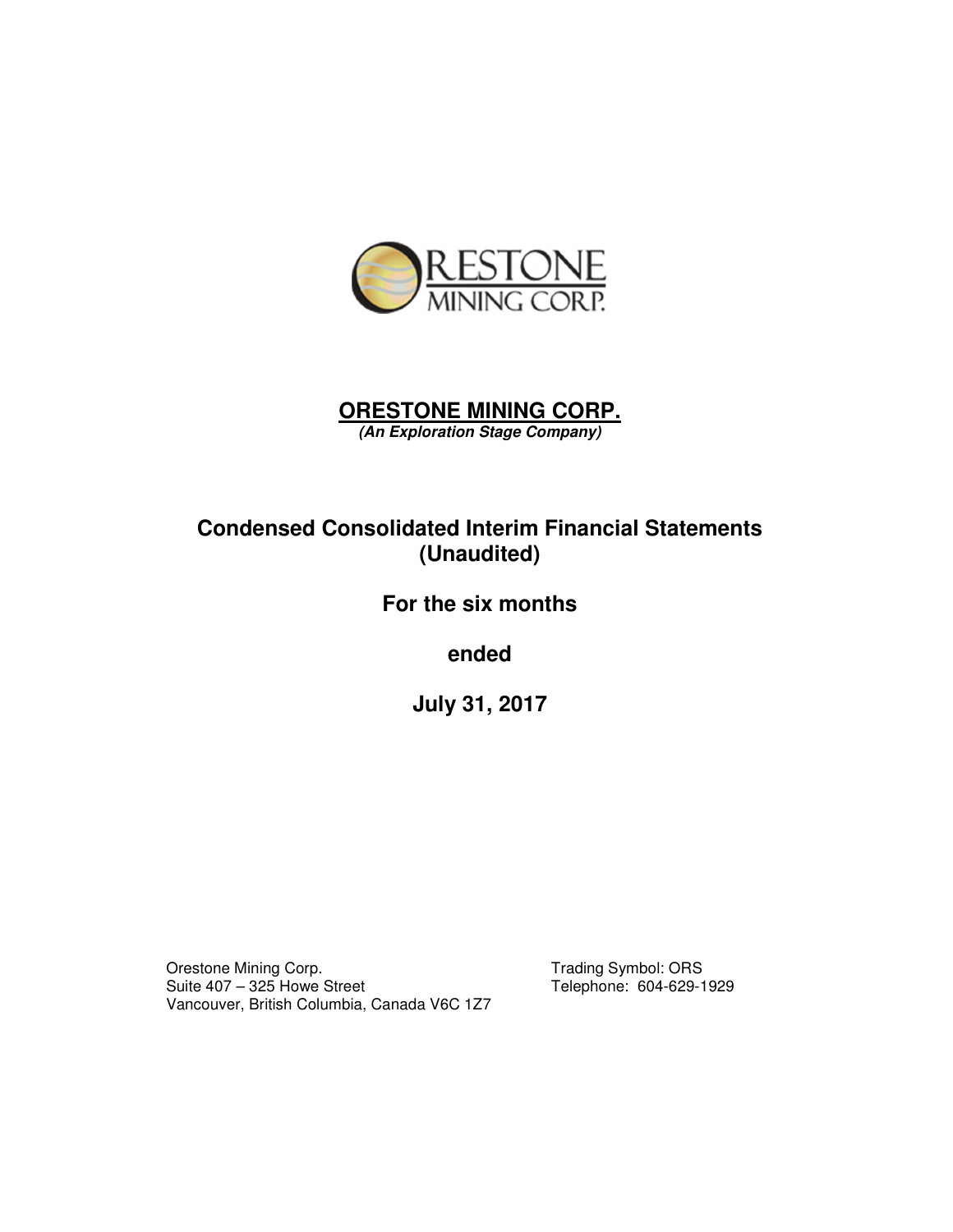#### **NOTICE OF NO AUDITOR REVIEW OF CONDENSED CONSOLIDATED INTERIM FINANCIAL STATMENTS**

In accordance with National instrument 51-102, Part 4, subsection 4.3 (3) (a), if an auditor has not performed a review of the interim financial statements, they must be accompanied by a notice indicating that an auditor has not reviewed the financial statements.

The accompanying unaudited condensed consolidated interim financial statements of the Company have been prepared by and are responsibility of the Company's management.

The Company's independent auditor has not performed a review of these financial statements in accordance with standards established by the Canadian Institute of Chartered Accountants for a review of interim financial statements by an entity's auditor.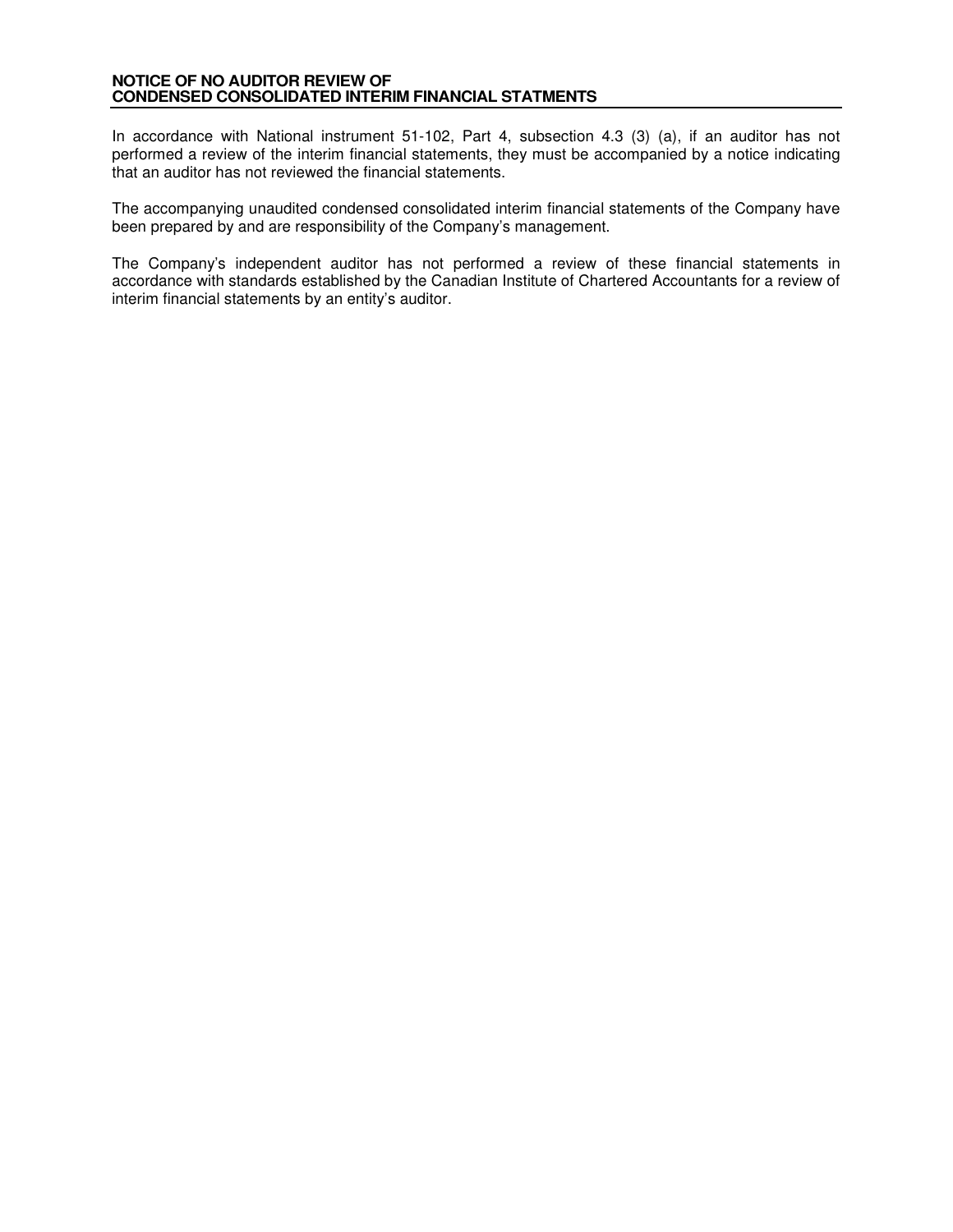#### **ORESTONE MINING CORP. CONDENSED CONSOLIDATED INTERIM STATEMENTS OF FINANCIAL POSITION (Expressed in Canadian dollars; Unaudited)**

|                                          |             | <b>July 31,</b> |               |    | January 31,   |
|------------------------------------------|-------------|-----------------|---------------|----|---------------|
|                                          | <b>Note</b> |                 | 2017          |    | 2017          |
| <b>ASSETS</b><br><b>Current</b>          |             |                 |               |    |               |
| Cash                                     |             | \$              | 9,376         | \$ | 1,485         |
| Marketable securities                    | 4           |                 | 144           |    | 144           |
| Receivables                              |             |                 | 4,894         |    | 33,468        |
|                                          |             |                 | 14,414        |    | 35,097        |
| <b>Non-current</b>                       |             |                 |               |    |               |
| Exploration and evaluation assets        | 5           |                 | 1,392,741     |    | 1,385,071     |
| <b>Reclamation bonds</b>                 |             |                 | 29,000        |    | 29,000        |
|                                          |             |                 | 1,421,741     |    | 1,414,071     |
|                                          |             | \$              | 1,436,155     | \$ | 1,449,168     |
| <b>LIABILITIES</b><br><b>Current</b>     |             |                 |               |    |               |
| Trade and other payables                 |             | \$              | 93,239        | \$ | 78,679        |
| Shareholders' loan payables              |             |                 | 48,269        |    |               |
|                                          |             |                 | 141,508       |    | 78,679        |
| <b>SHAREHOLDERS' EQUITY (DEFICIENCY)</b> |             |                 |               |    |               |
| Share capital                            | 6           |                 | 6,148,828     |    | 6,148,828     |
| Reserves                                 | 6           |                 | 1,395,934     |    | 1,395,934     |
| <b>Deficit</b>                           |             |                 | (6, 250, 116) |    | (6, 174, 273) |
|                                          |             |                 | 1,294,647     |    | 1,370,489     |
|                                          |             | \$              | 1,436,155     | \$ | 1,449,168     |

# **Nature of Operations and Going Concern (Note 1) Event After the Reporting Period (Note 12)**

These consolidated financial statements are authorized for issue by the Board of Directors on September 28, 2017. They are signed on the Company's behalf by:

**"David Hottman" "Gary Nordin"** 

David Hottman, Director Gary Nordin, Director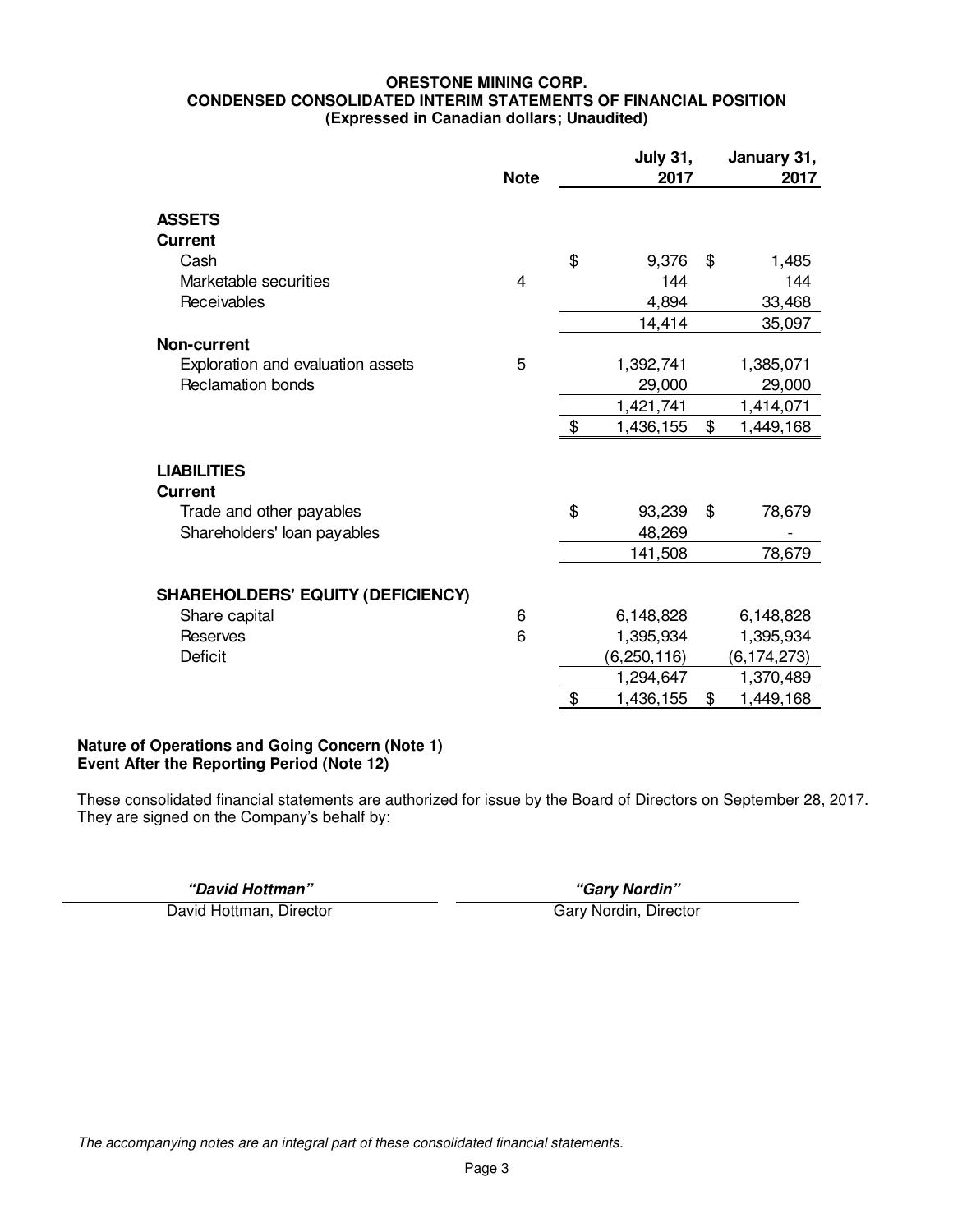#### **ORESTONE MINING CORP. CONDENSED CONSOLIDATED INTERIM STATEMENTS OF COMPREHENSIVE LOSS (Expressed in Canadian dollars; Unaudited)**

|                                                         |             |       | For the three months ended | July 31  |           | For the six months ended<br>July 31 |           |                |           |  |
|---------------------------------------------------------|-------------|-------|----------------------------|----------|-----------|-------------------------------------|-----------|----------------|-----------|--|
|                                                         | <b>Note</b> |       | 2017                       |          | 2016      |                                     | 2017      | 2016           |           |  |
| Expenses                                                |             |       |                            |          |           |                                     |           |                |           |  |
| Depreciation                                            |             | \$    |                            | \$       |           | \$                                  |           | \$             | 113       |  |
| Filing fees                                             |             |       | 612                        |          | 2,683     |                                     | 6,721     |                | 8,176     |  |
| Investor relations                                      |             |       | 9,465                      |          | 329       |                                     | 11,645    |                | 681       |  |
| Office, rent and miscellaneous                          |             |       | 4,702                      |          | 10,064    |                                     | 7,997     |                | 22,557    |  |
| Project search                                          |             |       |                            |          |           |                                     | 420       |                |           |  |
| Professional fees                                       |             |       | 9,575                      |          | 5,089     |                                     | 12,825    |                | 8,339     |  |
| Salaries and benefits                                   |             |       | 18,293                     |          | 19,958    |                                     | 36,338    |                |           |  |
|                                                         |             |       | 42,647                     |          | 38,123    |                                     | 75,946    | 79,629         |           |  |
| Other items                                             |             |       |                            |          |           |                                     |           |                |           |  |
| Interest income                                         |             |       | (104)                      |          | (53)      |                                     | (104)     |                | (105)     |  |
| Gain on sale of marketable securities                   | 4           |       |                            | (9, 324) |           |                                     |           | (54, 657)      |           |  |
|                                                         |             | (104) |                            |          | (9,377)   | (104)                               |           |                | (54, 762) |  |
| Net loss before income taxes                            |             |       | 42,544                     |          | 28,746    |                                     | 75,843    |                | 24,867    |  |
| Total comprehensive loss for the period                 |             | \$.   | 42,544                     | \$       | 28,746    | \$                                  | 75,843    | \$             | 24,867    |  |
| Basic and diluted loss per share                        |             | \$    | 0.01                       | \$       | 0.00      | \$                                  | 0.01      | $\mathfrak{S}$ | 0.00      |  |
| Weighted average numbre of common shares<br>outstanding |             |       | 7,554,441                  |          | 7,554,441 |                                     | 7,554,441 |                | 7,554,441 |  |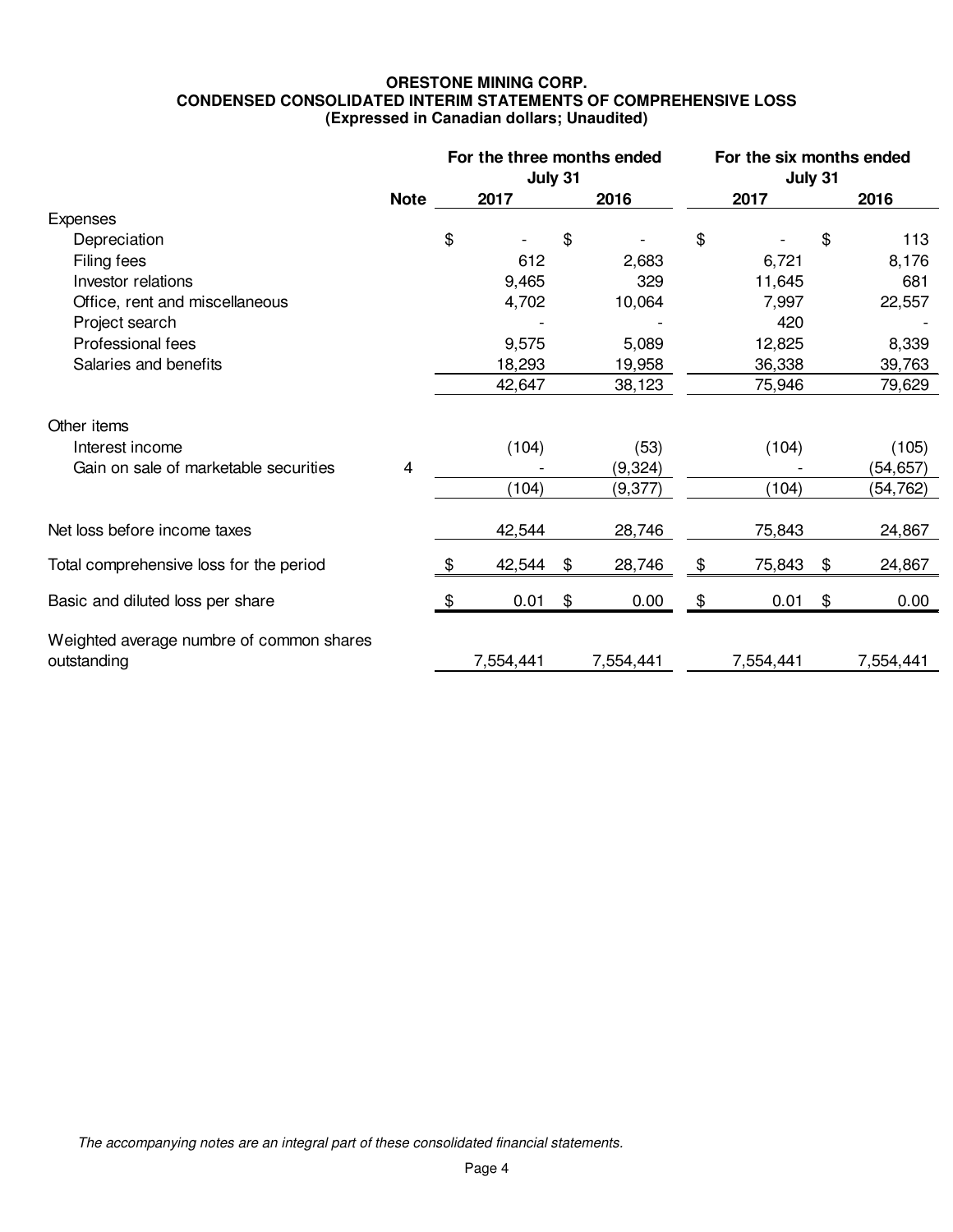# **ORESTONE MINING CORP. CONDENSED CONSOLIDATED INTERIM STATEMENTS OF CHANGES IN SHAREHOLDERS' EQUITY (Expressed in Canadian dollars; Unaudited)**

|                                          |                            |               |           |          |                          |                     | <b>Reserves</b> |                                | <b>Total</b>             |                |                                         |           |
|------------------------------------------|----------------------------|---------------|-----------|----------|--------------------------|---------------------|-----------------|--------------------------------|--------------------------|----------------|-----------------------------------------|-----------|
|                                          | Number of<br><b>shares</b> | Share capital |           | Warrants |                          | Agent's<br>Warrants |                 | <b>Share-based</b><br>payments |                          | <b>Deficit</b> | shareholders'<br>equity<br>(deficiency) |           |
| Balance as at January 31, 2016 (Audited) | 7,554,441                  | \$.           | 6,148,828 | \$       | 731,413                  | \$                  | 98,399          | \$                             | 566,122                  | \$ (6,074,668) | \$                                      | ,470,095  |
| Net loss and comprehensive loss          |                            |               |           |          |                          |                     |                 |                                |                          | (24, 867)      |                                         | (24, 867) |
| Balance as at July 31, 2016 (Unaudited)  | 7,554,441                  |               | 6,148,828 |          | 731,413                  |                     | 98,399          |                                | 566,122                  | (6,099,535)    |                                         | 445,228   |
| Net loss and comprehensive loss          |                            |               |           |          |                          |                     |                 |                                |                          | (74, 738)      |                                         | (74, 738) |
| Balance as at January 31, 2017 (Audited) | 7,554,441                  |               | 6,148,828 |          | 731,413                  |                     | 98,399          |                                | 566,122                  | (6, 174, 273)  |                                         | 1,370,490 |
| Net loss and comprehensive loss          | $\overline{\phantom{0}}$   |               |           |          | $\overline{\phantom{0}}$ |                     |                 |                                | $\overline{\phantom{0}}$ | (75, 843)      |                                         | (75, 843) |
| Balance as at July 31, 2017 (Unaudited)  | 7,554,441                  | S.            | 6,148,828 |          | 731,413                  |                     | 98,399          |                                | 566,122                  | \$ (6,250,116) |                                         | 1,294,647 |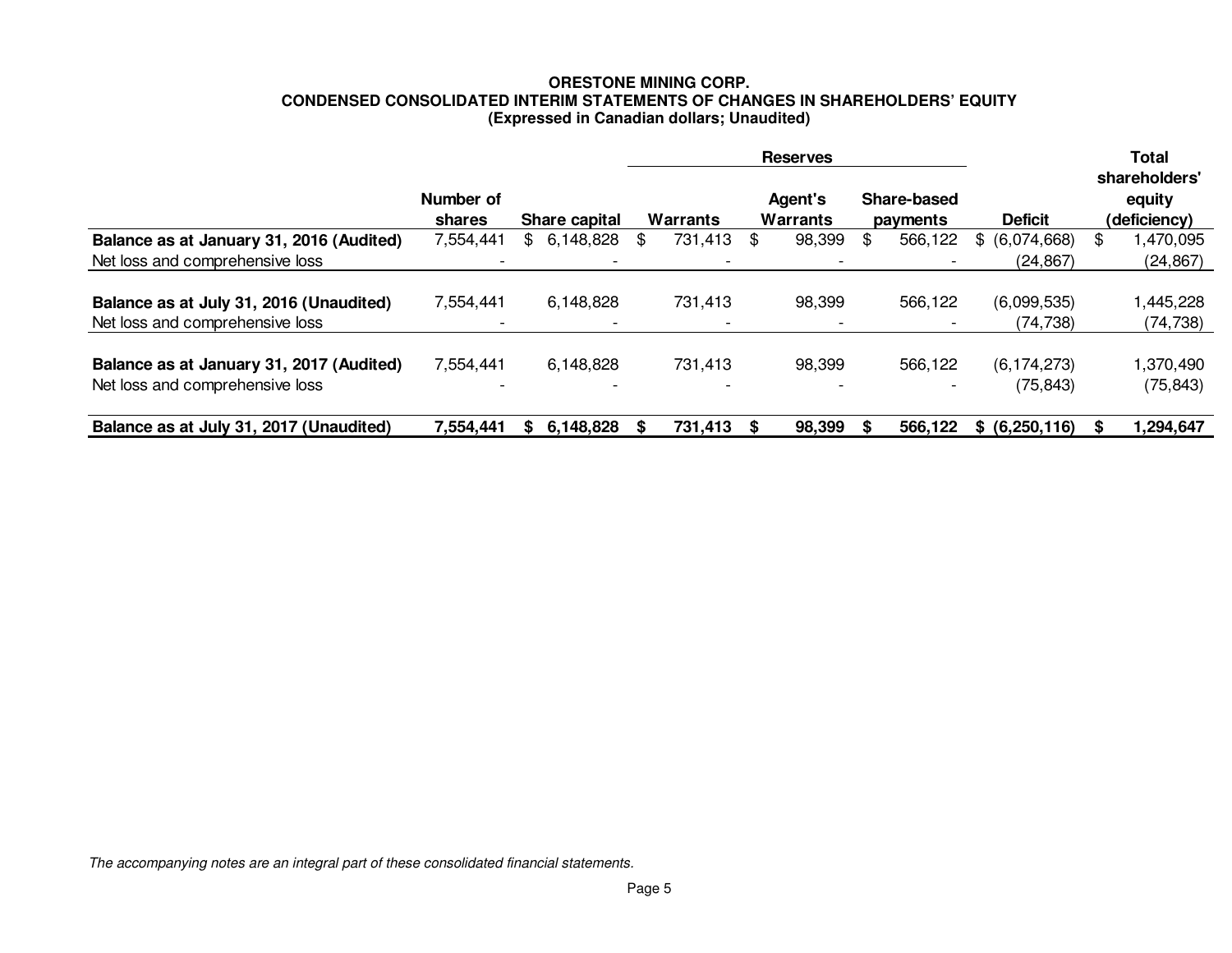#### **ORESTONE MINING CORP. CONDENSED CONSOLIDATED INTERIM STATEMENTS OF CASH FLOWS FOR THE SIX MONTHS ENDED JULY 31 (Expressed in Canadian dollars; Unaudited)**

|                                                                                                                  |             |               | For the six months ended<br>July 31 |    |            |  |  |  |  |
|------------------------------------------------------------------------------------------------------------------|-------------|---------------|-------------------------------------|----|------------|--|--|--|--|
|                                                                                                                  | <b>Note</b> |               | 2017                                |    | 2016       |  |  |  |  |
| Cash provided by (used for):                                                                                     |             |               |                                     |    |            |  |  |  |  |
| <b>Operating activities</b>                                                                                      |             |               |                                     |    |            |  |  |  |  |
| Net loss                                                                                                         |             | \$            | (75, 843)                           | \$ | (24, 867)  |  |  |  |  |
| Items not involving cash:                                                                                        |             |               |                                     |    |            |  |  |  |  |
| Depreciation                                                                                                     |             |               |                                     |    | 113        |  |  |  |  |
| Gain on sale of marketable securities                                                                            | 4           |               |                                     |    | (54, 657)  |  |  |  |  |
| Changes in non-cash working capital items:                                                                       |             |               |                                     |    |            |  |  |  |  |
| Receivables                                                                                                      |             |               | 28,574                              |    | (16, 628)  |  |  |  |  |
| Trade and other payables                                                                                         |             |               | 14,560                              |    | (15, 533)  |  |  |  |  |
| Cash used in operating activities                                                                                |             |               | (32, 708)                           |    | (111, 572) |  |  |  |  |
| <b>Investing activities</b>                                                                                      |             |               |                                     |    |            |  |  |  |  |
| Exploration and evaluation assets                                                                                |             |               | (7,670)                             |    |            |  |  |  |  |
| Cash used in investing activities                                                                                |             |               | (7,670)                             |    |            |  |  |  |  |
| <b>Financing activities</b>                                                                                      |             |               |                                     |    |            |  |  |  |  |
| Proceeds from sale of marketable securities                                                                      | 4           |               |                                     |    | 156,503    |  |  |  |  |
| Shareholders' loan payables                                                                                      |             |               | 48,269                              |    |            |  |  |  |  |
| Cash provided by financing activities                                                                            |             |               | 48,269                              |    | 156,503    |  |  |  |  |
| Net increase in cash                                                                                             |             |               | 7,891                               |    | 44,931     |  |  |  |  |
| Cash - beginning of the period                                                                                   |             |               | 1,485                               |    | 11,872     |  |  |  |  |
| Cash - end of the period                                                                                         |             | $\frac{1}{2}$ | 9,376                               | \$ | 56,803     |  |  |  |  |
|                                                                                                                  |             |               |                                     |    |            |  |  |  |  |
| Supplemental disclosure with respect to cash flows:<br>Exploration and evaluation assets in accounts payable and |             |               |                                     |    |            |  |  |  |  |
| accrued liabilities                                                                                              |             | \$            |                                     | \$ | 22,099     |  |  |  |  |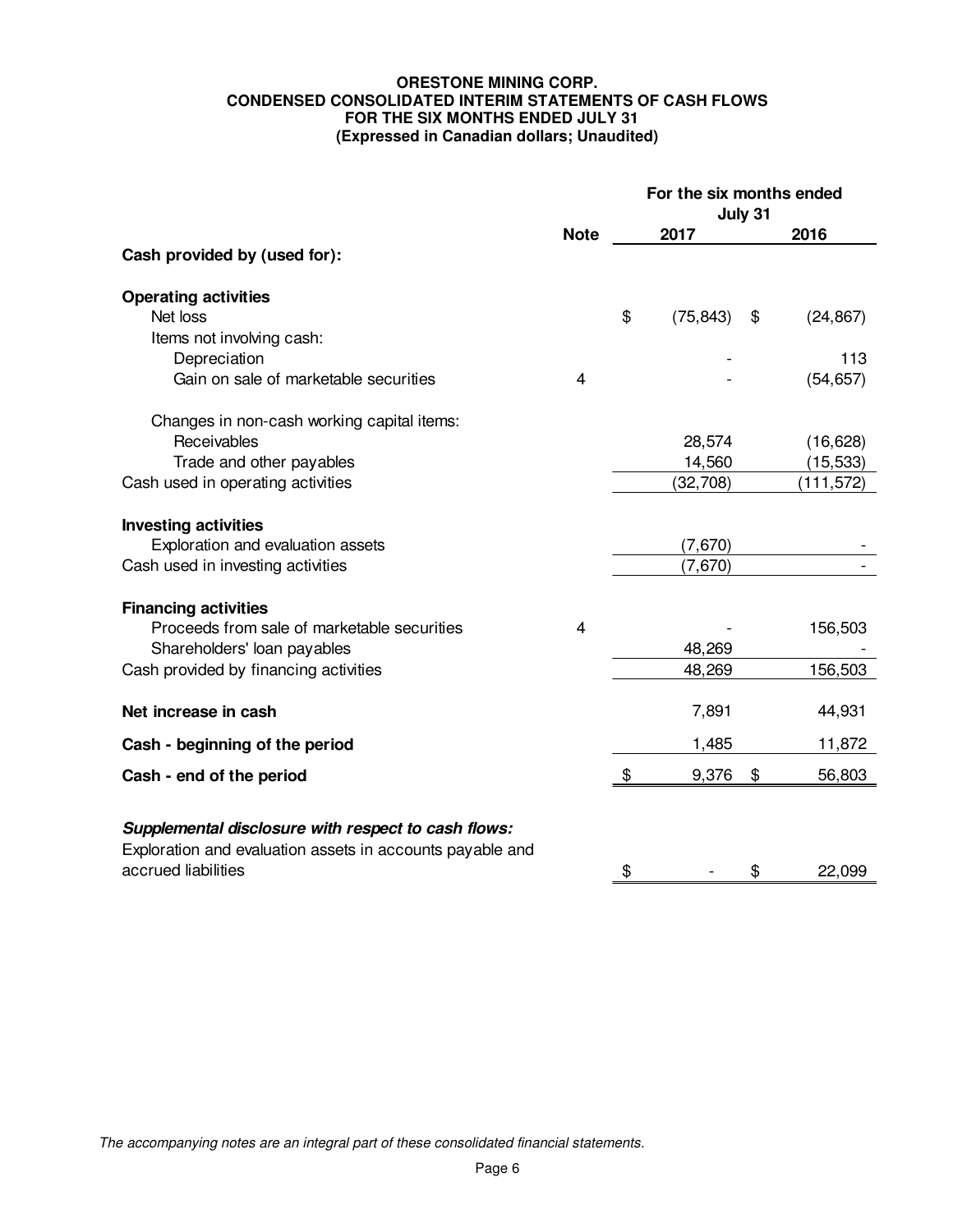# **1. NATURE OF OPERATIONS AND GOING CONCERN**

Orestone Mining Corp. (the "Company" or "Orestone") was incorporated under the Business Corporations Act (British Columbia) on April 30, 2007 and its principal business activity is the acquisition and exploration of mineral properties. The address of the Company's registered and head office is 19<sup>th</sup> Floor, 885 West Georgia Street, Vancouver, BC V6C 3H4. The Company's shares are listed on the TSX Venture Exchange and trade under the symbol "ORS".

On August 29, 2017, the Company completed a five for one share consolidation (see Note 6b). All references to number of shares and per share amounts have been retroactively restated to reflect the consolidation.

These condensed consolidated interim financial statements have been prepared in accordance with International Financial Reporting Standards ("IFRS") applicable to a going concern basis, which assumes that the Company will be able to realize its assets and discharge its liabilities in the normal course of business for the foreseeable future. The continuing operations of the Company are dependent upon its ability to raise adequate financing to develop its exploration and evaluation assets, and to commence profitable operations in the future. To date, the Company has not generated any significant revenues and is considered to be in the exploration stage. These uncertainties may cast significant doubt about the Company's ability to continue as a going concern.

Management's plan includes continuing to pursue additional sources of financing through equity offerings, seeking joint venture partners to fund exploration, monitoring exploration activity and reducing overhead costs. Should the Company be unable to realize on its assets and discharge its liabilities in the normal course of business, the net realizable value of its assets may be materially less than the amounts recorded on the consolidated financial statement of financial position. These consolidated financial statements do not include any adjustments relating to the recoverability and classification of recorded asset amounts and classification of liabilities that may be necessary should the Company be unable to continue in existence.

|                              | July 31, 2017 | January 31, 2017 |
|------------------------------|---------------|------------------|
| Deficit                      | (6,250,116)   | (6, 174, 273)    |
| Working capital (deficiency) | (127,094)     | (43,582)         |

#### **2. BASIS OF PRESENTATION**

#### **(a) Statement of compliance**

These condensed consolidated interim financial statements, including comparatives, have been prepared in accordance and compliance with International Accounting Standards ("IAS") 34 "Interim Financial Reporting" ("IAS 34") using accounting policies consistent with IFRS issued by the International Accounting Standards Board ("IASB") and interpretations of the International Financial Reporting Interpretations Committee ("IFRIC").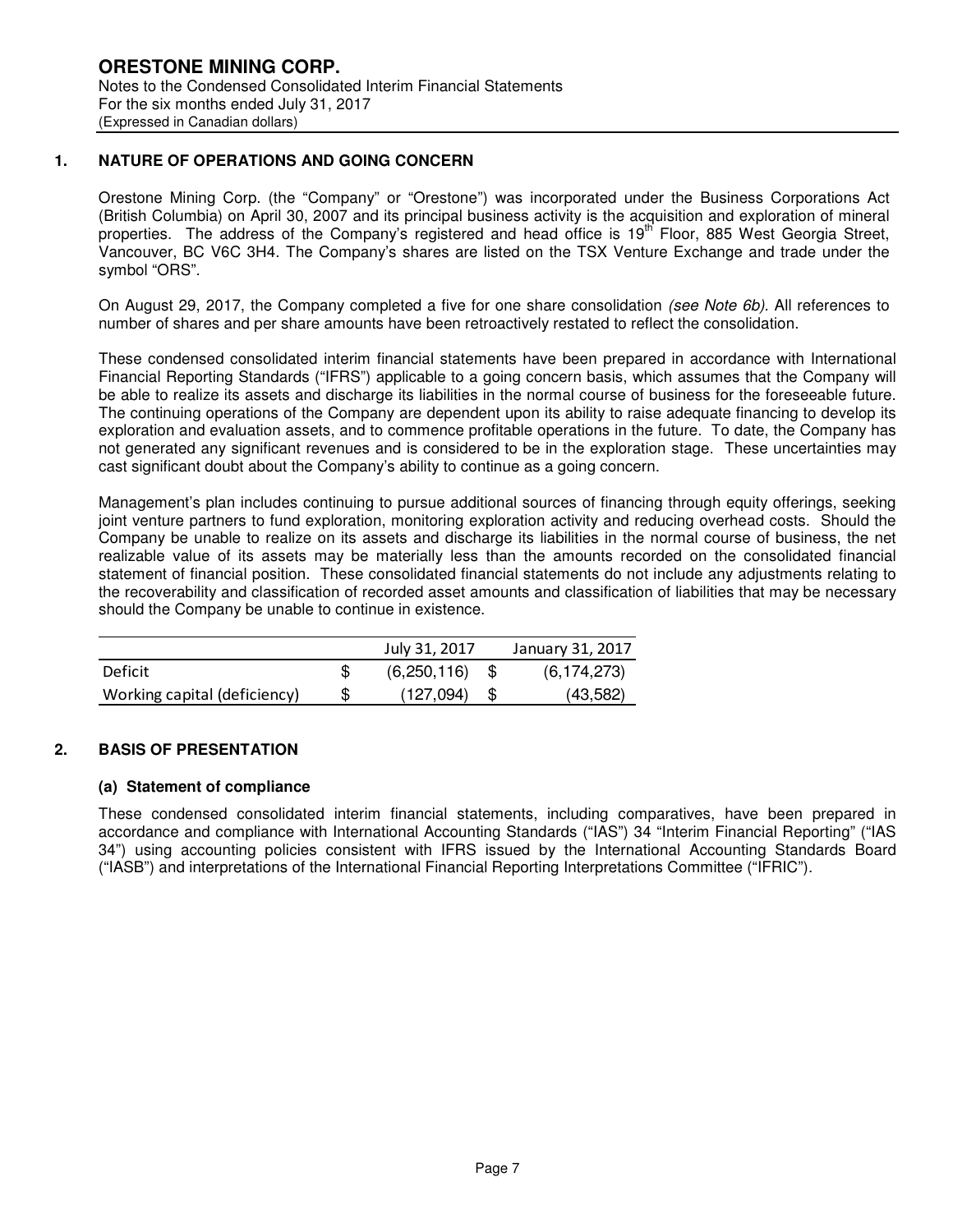# **2. BASIS OF PRESENTATION** (continued)

#### **(b) Basis of preparation**

These condensed consolidated interim financial statements have been prepared on a historical cost basis except for marketable securities classified as available-for-sale, which are stated at fair value through other comprehensive income (loss). In addition, these condensed consolidated interim financial statements have been prepared using the accrual basis of accounting, except for cash flow information.

The preparation of these condensed consolidated interim financial statements in conformity with IAS 34 requires management to make judgements, estimates and assumptions that affect the application of policies and reported amounts of assets and liabilities, income and expenses. Actual results may differ from these estimates. These condensed consolidated interim financial statements do not include all of the information required for full annual financial statements.

These condensed consolidated interim financial statements, including comparatives, have been prepared on the basis of IFRS standards that are published at the time of preparation.

#### **(c) New accounting standards and interpretations**

Certain new accounting standards and interpretations have been published that are not mandatory for the March 31, 2017 reporting period. The Company has not early adopted the following new and revised standards, amendments and interpretations that have been issued but are not yet effective:

• IFRS 9 (Amended 2010) Financial Instruments (effective January 1, 2018)

The Company anticipates that the application of the above new and revised standards, amendments and interpretations will have no material impact on its results and financial position.

#### **3. SIGNIFICANT ACCOUNTING POLICIES**

These unaudited condensed consolidated interim financial statements have been prepared in accordance with IFRS as issued by the IASB on a basis consistent with those followed in the Company's most recent annual financial statements for the year ended January 31, 2017.

These unaudited condensed consolidated interim financial statements do not include all note disclosures required by IFRS for annual financial statements, and therefore should be read in conjunction with the annual financial statements for the year ended January 31, 2017. In the opinion of management, all adjustments considered necessary for fair presentation of the Company's financial position, results of operations and cash flows have been included. Operating results for the six-month period ended July 31, 2017 are not necessarily indicative of the results that may be expected for the current fiscal year ending January 31, 2018.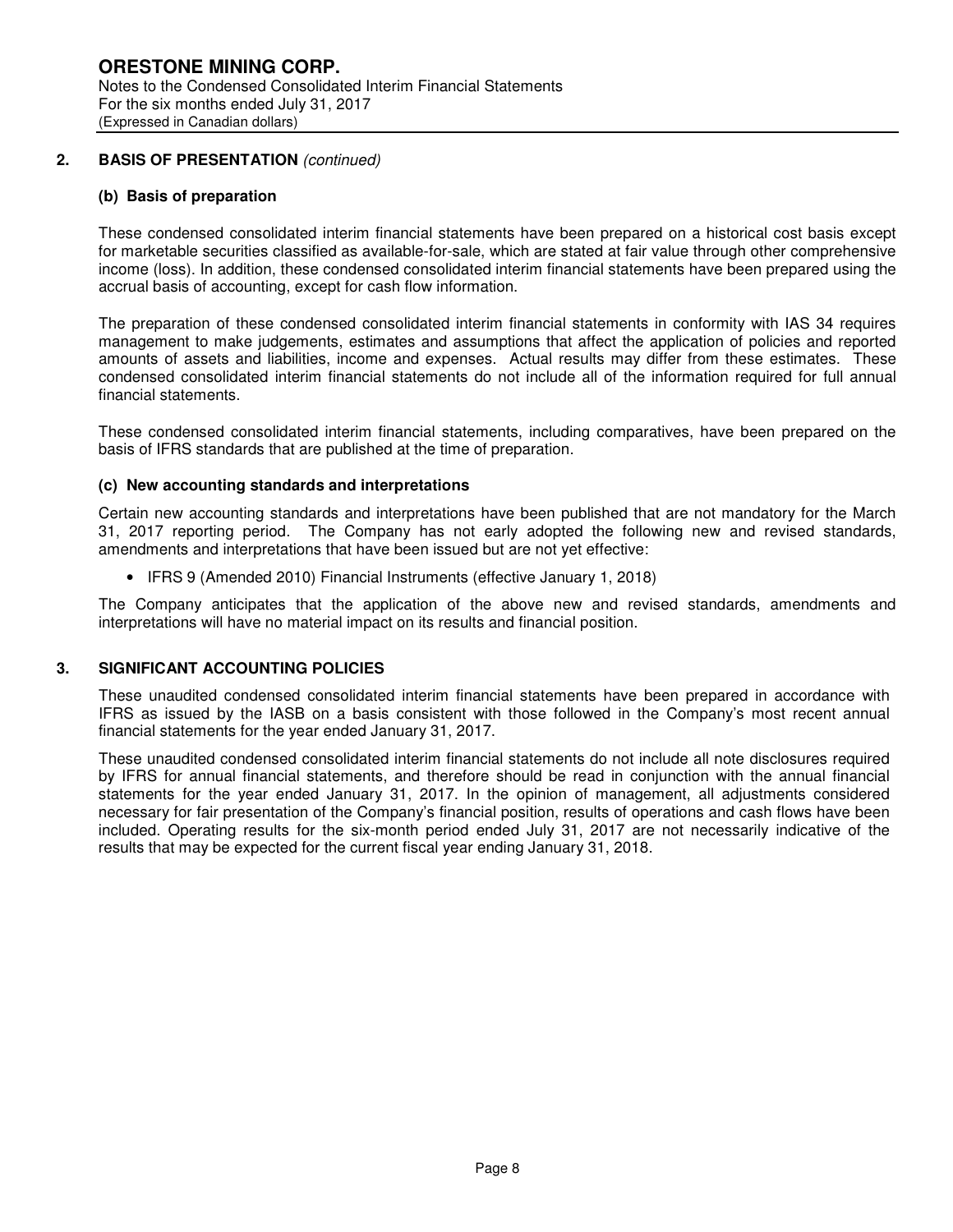### **4. MARKETABLE SECURITIES**

On December 15, 2015, the Company sold its Todd Creek JV interest to Millrock Resources Inc. ("Millrock") for net proceeds of \$33,500 in cash and 453,333 shares of Millrock (see Note 5). The Company recorded the Millrock shares using a fair value of \$102,000. In the month of June 2016, the Company disposed of 453,000 of the Millrock shares for net cash proceeds of \$156,503 and recorded a gain on the sale of marketable securities of \$9,324. As at July 31, 2017, the Company owned 333 shares of Millrock.

# **5. EXPLORATION AND EVALUATION ASSETS**

# **Captain Property**

The Company owns a 100% interest in certain mineral claims comprising the Captain Property located near Fort St. James, British Columbia.

As at July 31, 2017, the Company issued a \$29,000 (January 31, 2017 - \$29,000) reclamation bond to the Ministry of Energy, Mines and Petroleum Resources of British Columbia to guarantee reclamation of the environment on the Captain Property.

# **Todd Creek Property**

On April 3, 2008, the Company signed a property option agreement with Goldeye Exploration Limited ("Goldeye"), Polar Star Mining Corporation ("Polar"), and Geofine Exploration Consultants Ltd. ("Geofine") to acquire an interest in certain claims comprising the Todd Creek Property located in the Skeena Mining Division in northwestern British Columbia.

The Company earned a 51% interest in the Todd Creek Property by making cash payments of \$180,000, issuing 34,000 shares (pre-consolidation 170,000 shares) at a fair value of \$10,500 and incurring work expenditures of \$2,500,000.

On December 15, 2015, the Company sold its interest in the Todd Creek Property to Millrock for consideration as described in Note 4, and recognized a net loss of \$2,287,958.

|                                   |      | January 31, |               |                          |                 |                  | <b>July 31,</b>          |     |            |  |
|-----------------------------------|------|-------------|---------------|--------------------------|-----------------|------------------|--------------------------|-----|------------|--|
|                                   | 2016 |             |               | <b>Additions</b>         | 2017            | <b>Additions</b> |                          |     | 2017       |  |
| <b>Captain Property</b>           |      |             |               |                          |                 |                  |                          |     |            |  |
| <b>Acquisition costs</b>          | \$   | 276,117     | $\frac{1}{2}$ | $\overline{\phantom{a}}$ | \$<br>276,117   | \$               | $\overline{\phantom{a}}$ | \$  | 276,117    |  |
| <b>Deferred exploration costs</b> |      |             |               |                          |                 |                  |                          |     |            |  |
| Assays                            |      | 41,818      |               |                          | 41,818          |                  |                          |     | 41,818     |  |
| Drilling                          |      | 734,877     |               | $\overline{\phantom{0}}$ | 734,877         |                  |                          |     | 734,877    |  |
| Geological                        |      | 376,370     |               | 16,100                   | 392,470         |                  | 3,260                    |     | 395,730    |  |
| Geophysical                       |      | 143,377     |               | 32,691                   | 176,068         |                  | 4,410                    |     | 180,478    |  |
| Surveying                         |      | 40,846      |               | -                        | 40,846          |                  |                          |     | 40,846     |  |
| Other                             |      | 1,061       |               | -                        | 1,061           |                  |                          |     | 1,061      |  |
|                                   |      | 1,338,349   |               | 48,791                   | 1,387,140       |                  | 7,670                    |     | 1,394,810  |  |
| Mining exploration tax credit     |      | (277, 727)  |               | (459)                    | (278,186)       |                  | -                        |     | (278, 186) |  |
|                                   |      | 1,336,739   | \$            | 48,332                   | \$<br>1,385,071 | \$               | 7,670                    | \$. | 1,392,741  |  |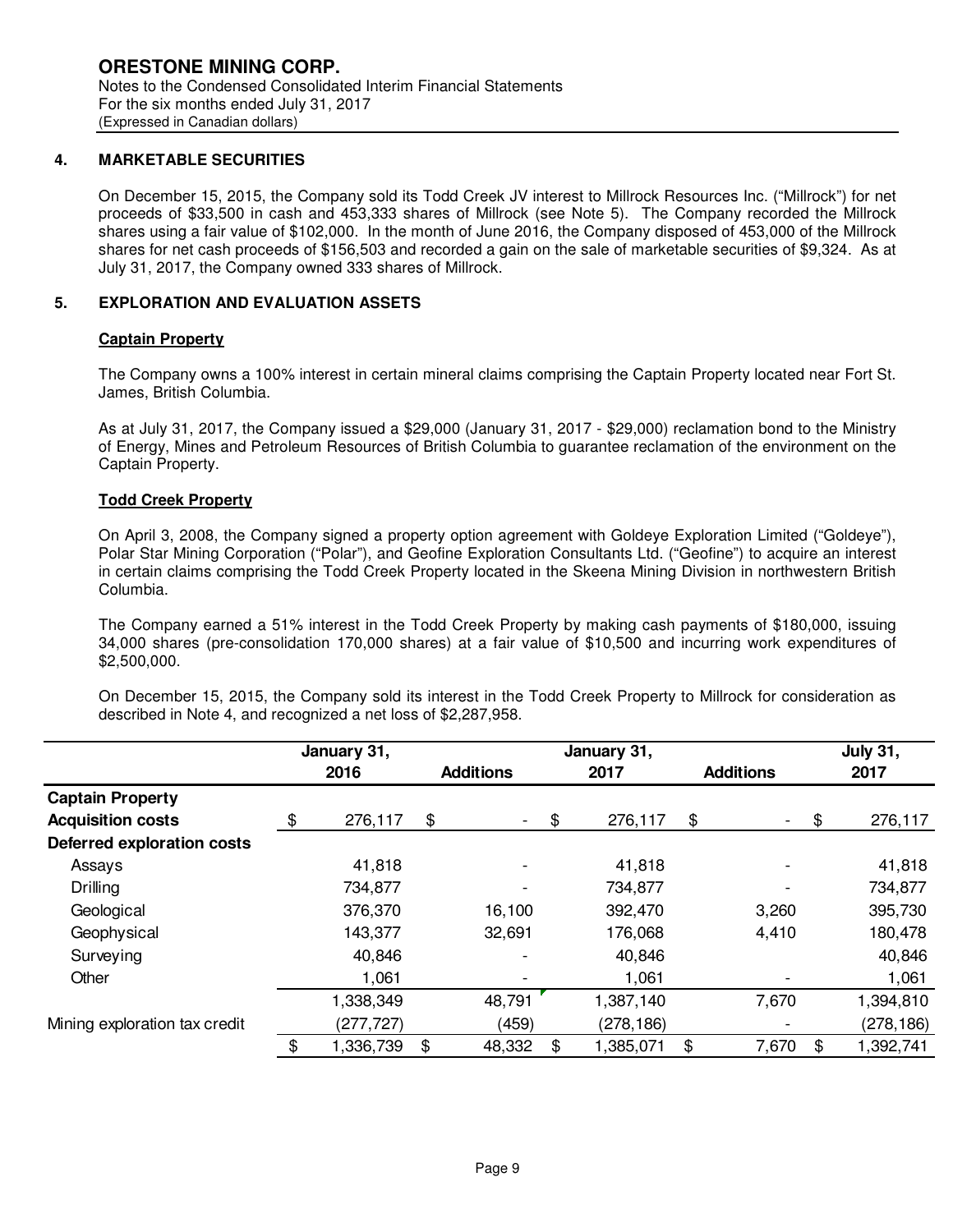### **6. SHARE CAPITAL**

#### **a. Authorized**

There are an unlimited number of common shares without par value.

# **b. Share consolidation**

On August 29, 2017, the Company consolidated its share capital on the basis of one new share for every 5 old shares. All references to the number of shares and per share amounts have been retroactively restated to reflect the consolidation.

#### **c. Share purchase option compensation plan**

The Company has adopted an incentive share option plan, which provides that the Board of Directors of the Company may from time to time, in its discretion, and in accordance with the TSX Venture Exchange requirements, grant to directors, officers, employees and technical consultants to the Company, nontransferable options to purchase common shares, provided that the number of common shares reserved for issuance will not exceed 10% of the common shares to be outstanding at closing. Such options will be exercisable for a period of up to 5 years from the date of grant. In connection with the foregoing, the number of common shares reserved for issuance to any individual director or officer will not exceed 5% of the issued and outstanding common shares and the number of common shares reserved for issuance to all technical consultants will not exceed 2% of the issued and outstanding common shares.

|                     | <b>Exercise</b> | January 31, |        | <b>Expired</b>           | January 31, |               | Expired /  | <b>July 31,</b> |
|---------------------|-----------------|-------------|--------|--------------------------|-------------|---------------|------------|-----------------|
| <b>Expiry date</b>  | price (\$)      | 2016        | Issued | forfeited                | 2017        | <b>Issued</b> | forfeited  | 2017            |
| September 8, 2016   | 2.10            | 62,500      |        | (62, 500)                |             |               |            |                 |
| September 29, 2016  | 2.00            | 10,000      |        | (10,000)                 |             |               |            |                 |
| October 26, 2017    | 0.75            | 371,000     |        | $\overline{\phantom{0}}$ | 371,000     |               | (128, 600) | 242,400         |
| June 28, 2018       | 0.50            | 125,000     |        |                          | 125,000     |               | (25,000)   | 100,000         |
| October 7, 2018     | 0.50            | 30,000      |        |                          | 30,000      |               |            | 30,000          |
| Options outstanding |                 | 598,500     |        | (72, 500)                | 526,000     |               | (153,600)  | 372,400         |
| Options exercisable |                 | 598,500     |        |                          | 526,000     |               | ۰.         | 372,400         |
|                     |                 |             |        |                          |             |               |            |                 |
| Weighted average    |                 |             |        |                          |             |               |            |                 |
| exercise price (\$) |                 | \$<br>0.85  | \$     | \$<br>2.09               | \$<br>0.70  | \$.           | \$<br>0.71 | \$<br>0.70      |

#### The continuity of options is as follows:

At July 31, 2017, the weighted average remaining life of the outstanding and exercisable options is 0.45 years (January 31, 2017 – 0.95 years).

The assumptions used in the Black Scholes Option Pricing Model to estimate the fair value of options were:

|                                 | 2017 | 2016 |
|---------------------------------|------|------|
| Risk-free interest rate         | N/A  | N/A  |
| Expected stock price volatility | N/A  | N/A  |
| Expected option life in years   | N/A  | N/A  |
| Expected dividend in yield      | Nil  | Nil  |
| Forfeiture rate                 | Nil  | Nil  |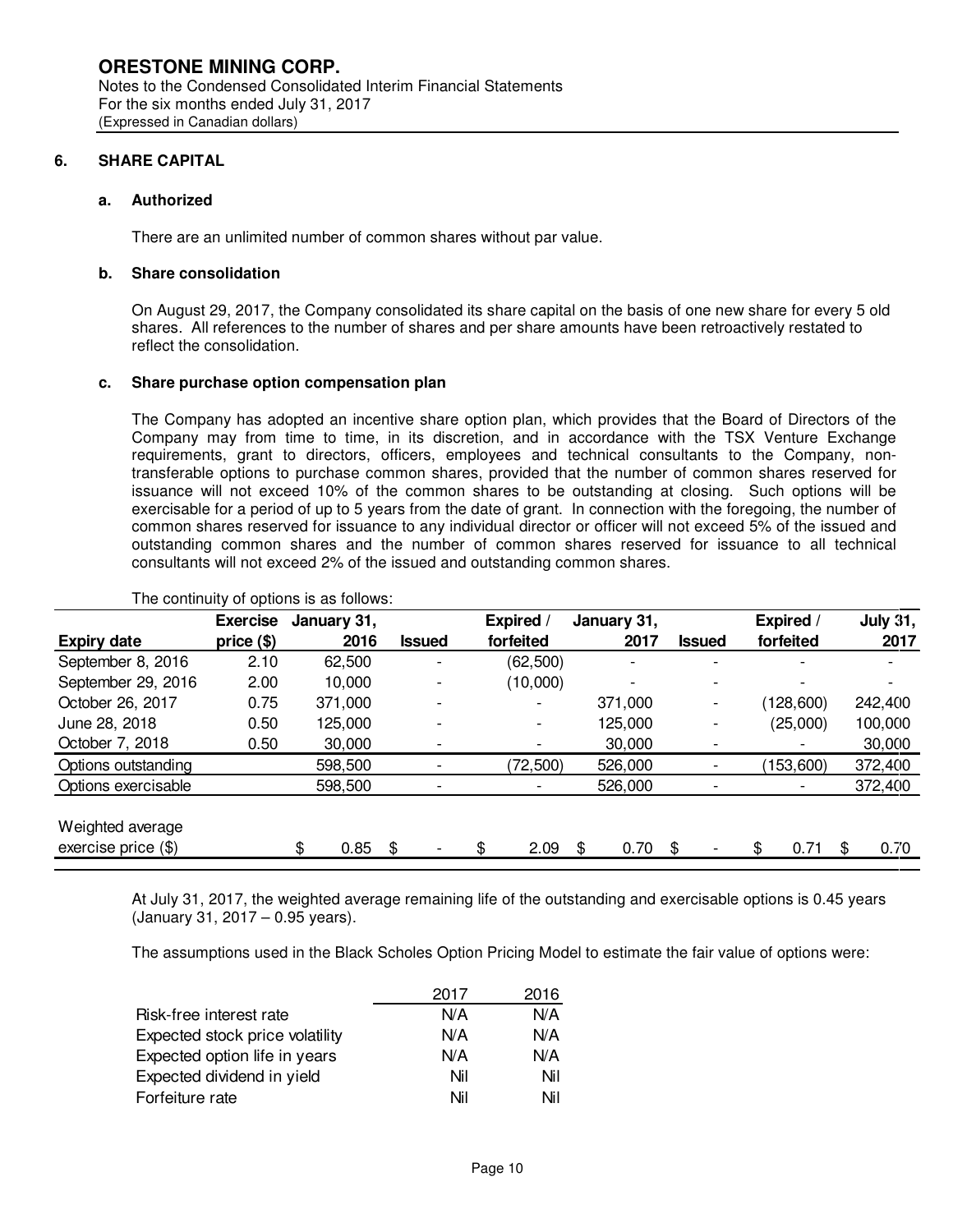#### **6. SHARE CAPITAL,** (continued)

#### **c. Share purchase option compensation plan** (continued)

Option pricing models require the input of highly subject assumptions including the expected price volatility. Changes in the subjective assumptions can materially affect the fair value estimate, and therefore the existing models do not necessarily provide a reliable measure of the fair value of the Company's share purchase options.

### **d. Reserves**

The reserves account record items recognized as share-based compensation expense and other share-based payments. When stock options are exercised, the corresponding amount will be transferred to share capital. Amounts recorded for forfeited or expired unexercised options remain in the reserves account. Amounts recorded for exercised, cancelled or expired warrants remain in the reserves account.

# **7. LOSS PER SHARE**

#### **Basic and diluted loss per share**

The calculation of basic and diluted loss per share for the six months ended July 31, 2017 was based on the loss attributable to common shareholders of \$75,843 (July 31, 2016 – \$24,867) and a weighted average number of common shares outstanding of 7,554,441 (July 31, 2016 – 7,554,441).

Diluted loss per share did not include the effect of 526,000 stock options (2016 – 598,500 stock options) because they were anti-dilutive.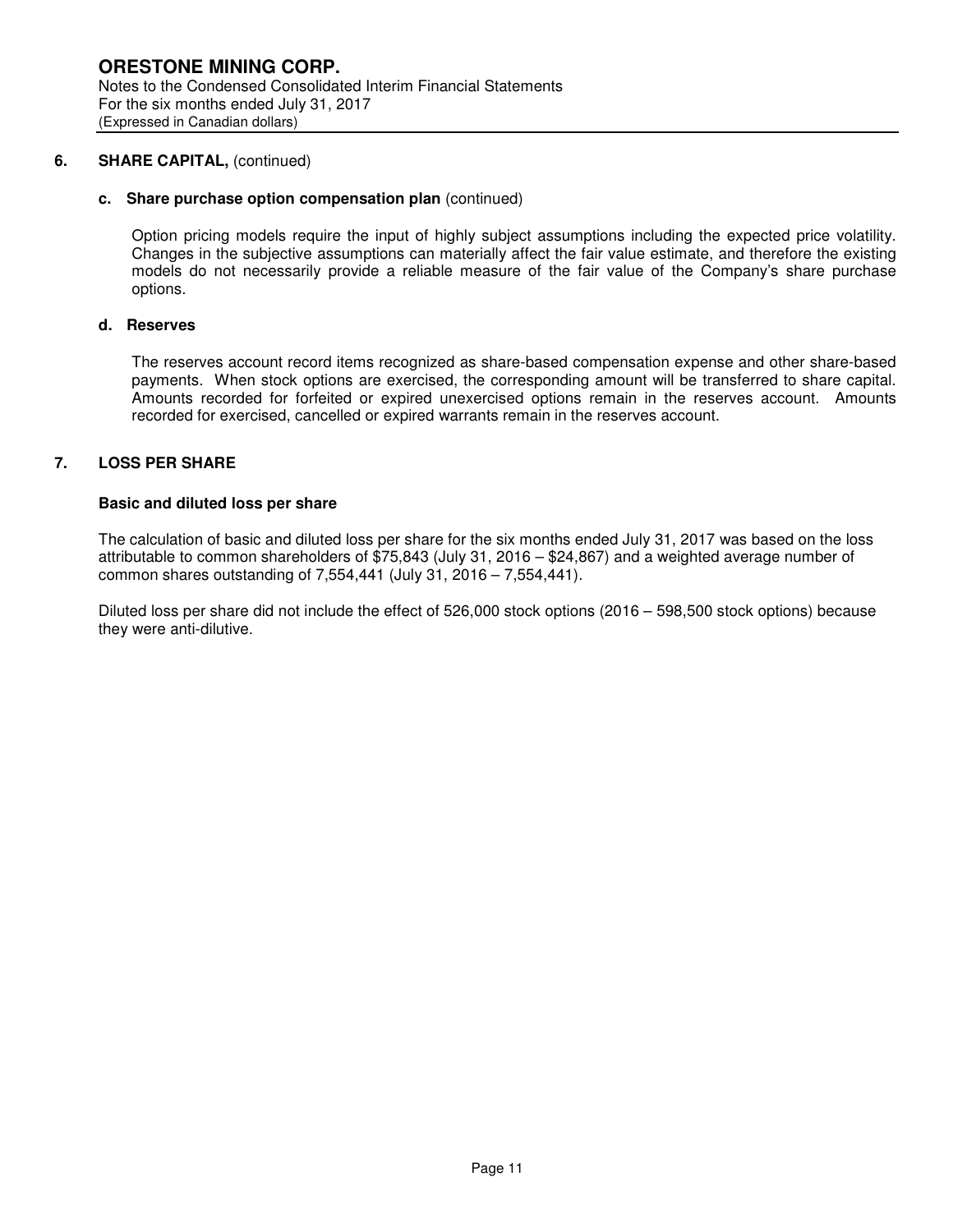# **8. RELATED PARTY TRANSACTIONS**

The aggregate value of transactions and outstanding balances relating to key management personnel and entities over which they have control or significant influence were as follows:

For the six months ended July 31, 2017:

|                                                       | Short-term<br>employee<br>benefits | Post-<br>employment<br>benefits | Other long-<br>term benefits | Termination<br>benefits | Other<br>expenses | Share-based<br>payments | Total    |
|-------------------------------------------------------|------------------------------------|---------------------------------|------------------------------|-------------------------|-------------------|-------------------------|----------|
| David Hottman<br>Chief Executive Officer,<br>Director | \$33,600                           | \$Nil                           | \$Nil                        | \$Nil                   | \$Nil             | \$Nil                   | \$33,600 |
| Mark T. Brown<br>Chief Financial Officer,<br>Director | \$Nil                              | \$Nil                           | \$Nil                        | \$Nil                   | \$Nil             | \$Nil                   | \$Nil    |

#### For the six months ended July 31, 2016:

|                                                       | Short-term<br>employee<br>benefits | Post-<br>lemployment<br>benefits | Other long-<br>term benefits | Termination <br>benefits | Other<br><b>Lexpenses</b> | Share-based<br>payments | Total    |
|-------------------------------------------------------|------------------------------------|----------------------------------|------------------------------|--------------------------|---------------------------|-------------------------|----------|
| David Hottman<br>Chief Executive Officer,<br>Director | \$33,600                           | \$Nil                            | \$Nil                        | \$Nil                    | \$Nil                     | \$Nil                   | \$33,600 |

Related party transactions and balances:

|                                                                |                           | Six months ended |        |         |        |    | Balance outstanding |    |            |
|----------------------------------------------------------------|---------------------------|------------------|--------|---------|--------|----|---------------------|----|------------|
|                                                                |                           |                  |        | July 31 |        |    | July 31             |    | January 31 |
| Amounts in accounts payable:                                   | Services for:             |                  | 2017   |         | 2016   |    | 2017                |    | 2016       |
| David Hottman                                                  | <b>Salaries</b>           | \$               | 33,600 | \$      | 33,600 | \$ | 39,200              | \$ |            |
| A private company controlled by                                |                           |                  |        |         |        |    |                     |    |            |
| a director of the Company                                      | Rent                      |                  | 6,000  |         |        |    | 7,560               |    |            |
| Total                                                          |                           | \$               | 39,600 | \$      | 33,600 | \$ | 46,760              | \$ |            |
|                                                                |                           |                  |        |         |        |    |                     |    |            |
| Amounts in accounts receivable:                                | Services for:             |                  |        |         |        |    |                     |    |            |
| A public company with a director<br>in common with the Company | Rent                      | \$               |        | \$      | 21,000 | \$ |                     | \$ |            |
| A private company controlled by<br>a director of the Company   | Expense<br>reimbursements |                  |        |         |        |    | 2,708               |    | 27,881     |
| Total                                                          |                           | \$               |        | \$      | 21,000 | \$ | 2,708               | \$ | 27,881     |

Amounts owing to/from related parties are non-interest bearing, unsecured, and have no fixed terms of repayment. The changes during the period were measured by the exchange amount, which is the amount agreed upon by the transacting parties.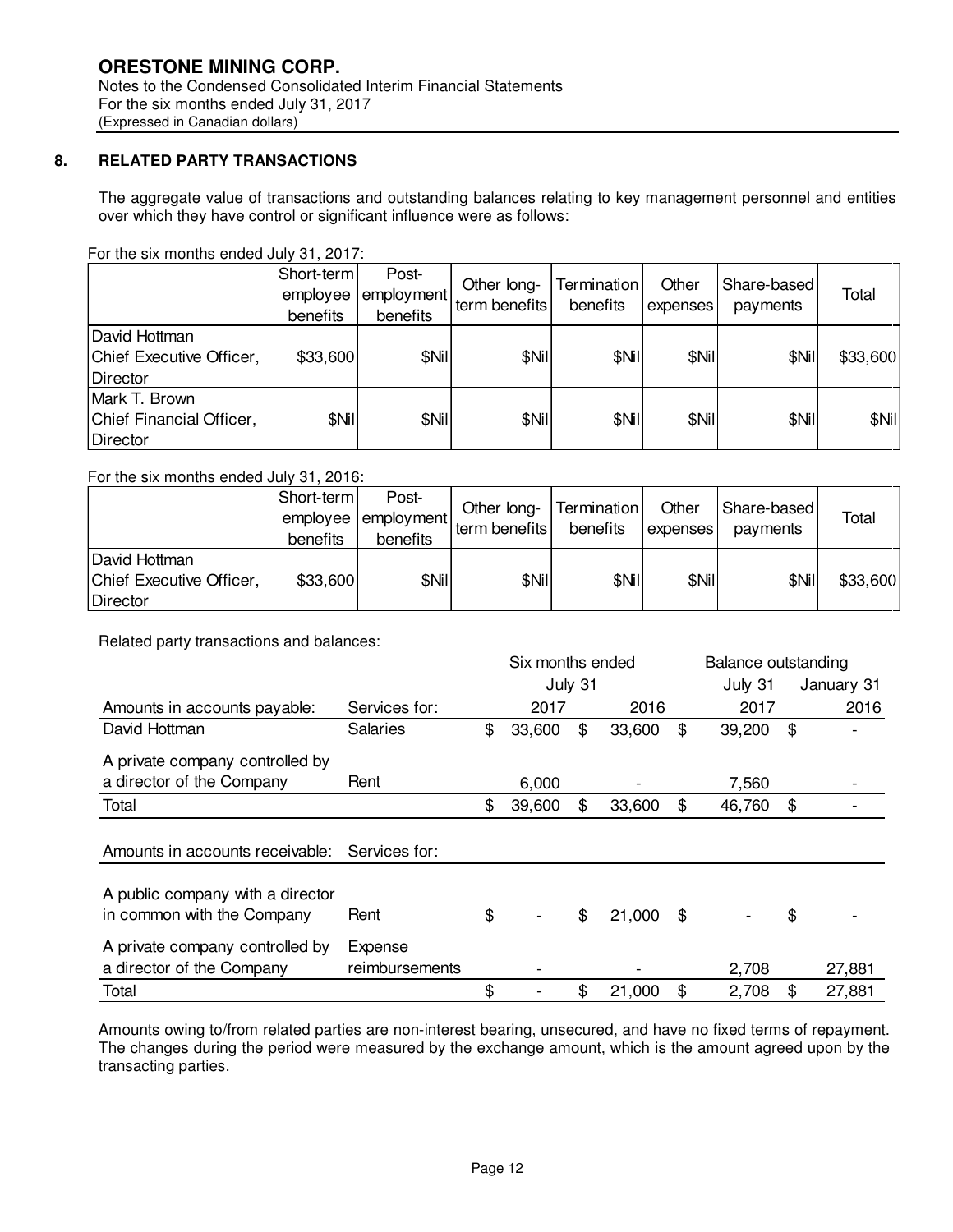#### **9. SHAREHOLDERS' LOAN PAYABLES**

The shareholders' loan payables are non-interest bearing, unsecured, and have no fixed terms of repayment.

# **10. FINANCIAL INSTRUMENTS**

The fair value of the Company's cash, marketable securities, receivable and trade and other payables approximate their carrying values.

The Company's financial instruments recorded at fair value require disclosure about how the fair value was determined based on significant levels of inputs described in the following hierarchy:

Level 1 – Quoted prices are available in active markets for identical assets or liabilities as of the reporting date. Active markets are those in which transactions occur in sufficient frequency and value to provide pricing information on an ongoing basis.

Level 2 – Pricing inputs are other than quoted prices in active markets included in Level 1. Prices in Level 2 are either directly or indirectly observable as of the reporting date. Level 2 valuations are based on inputs including quoted forward prices for commodities, time value and volatility factors, which can be substantially observed or corroborated in the market place.

Level 3 – Valuations in this level are those with inputs for the asset or liability that are not based on observable market data.

Cash and marketable securities are measured using level 1 inputs. There were no transfers between levels 1,2 and 3.

The Company's financial instruments are exposed to certain financial risks, including credit risk, liquidity risk, interest risk and market risk.

(a) Credit risk

Credit risk is the risk that one party to a financial instrument will fail to fulfil an obligation causing the other party to incur a financial loss. The Company is exposed to credit risks arising from its cash holdings, marketable securities and receivables. The Company manages credit risk by placing cash with major Canadian financial institutions. Receivables are due from the Government of Canada and for reimbursements. Management believes that credit risk related to these amounts is low.

(b) Liquidity risk

Liquidity risk is the risk that the Company will not have sufficient funds to meet its financial obligations when they are due. To manage liquidity risk, the Company reviews additional sources of capital to continue its operations and discharge its commitments as they become due.

Historically, the Company's sole source of funding has been the issuance of equity securities for cash and cash equivalents, primarily through private placements. The Company access to financing is always uncertain. There can be no assurance of continued access to significant equity funding. Liquidity risk is assessed as high.

(c) Interest rate risk

Interest rate risk is the risk that an investment's value will change due to a change in the level of interest rates. The Company's exposure to interest rate risk is minimal and relates to its ability to maintain the current rate of interest on its short-term investment.